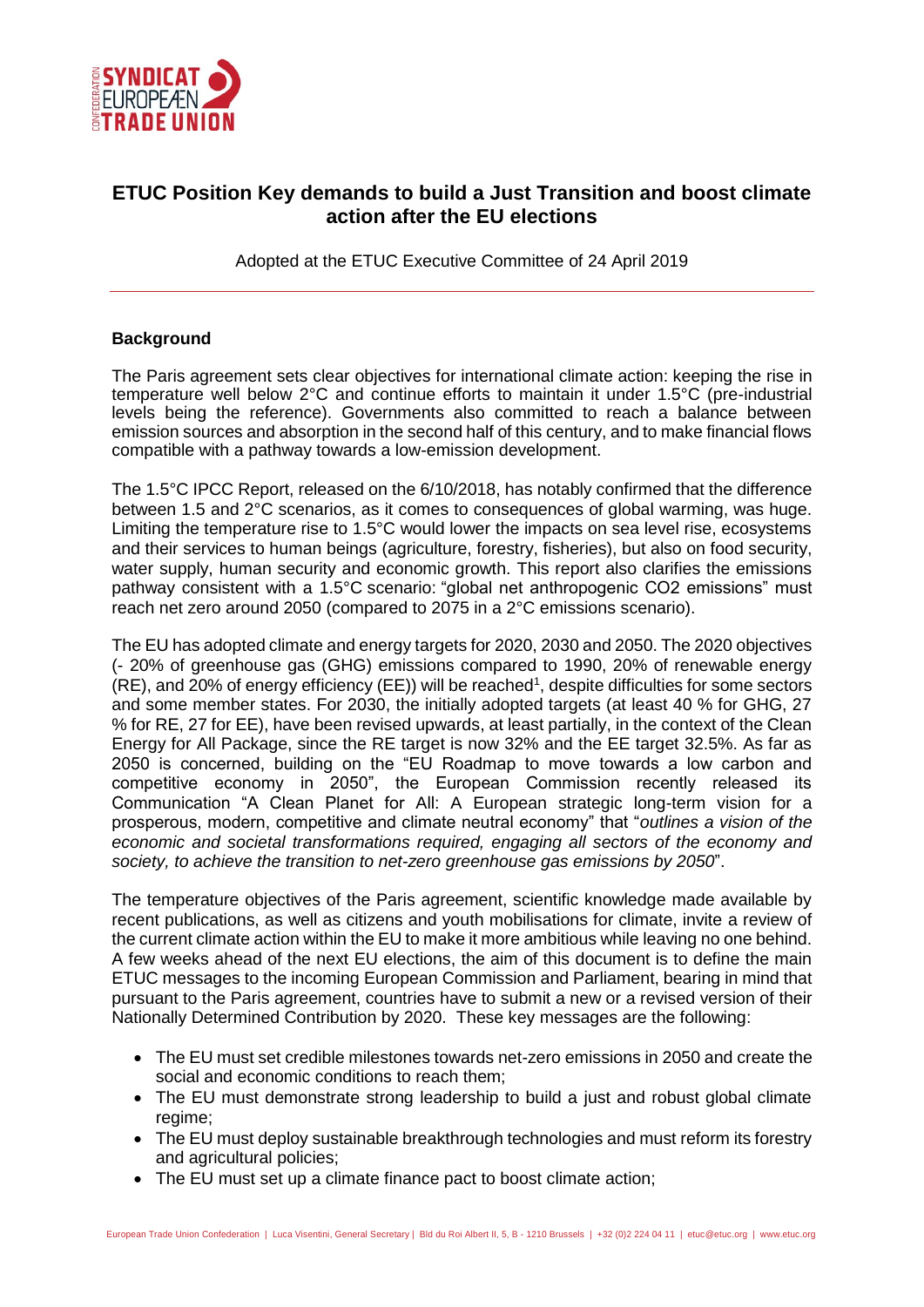• The EU must secure a just transition and the right to energy.

#### **Credible milestones towards net-zero emissions in 2050 and the conditions to reach them**

In June 2018, the ETUC adopted a position which supports the objective of reaching net-zero emissions by 2050. Even though that objective would require further technical discussions to clarify its nature, it clearly shows that a full and deep decarbonisation of the EU economy must be achieved within three decades. The current 2030 target to reduce GHG emissions by at least 40% seems to be below the level of ambition needed to be on track to reach the midcentury net-zero objective. In its "Clean Planet for All" Communication, the European Commission itself acknowledges that "*The policies put in place today will have a continued impact after 2030 and will therefore already go a long way, with projected emissions reductions of around 60% by 2050. This is, however, not sufficient for the EU to contribute to the Paris Agreement's temperature goals*".

Several Member States, and the European Parliament, have pushed the EU to raise its 2030 objective to -55% to better align the EU's climate action during the next decade with the Paris agreement temperature objectives. The ETUC stresses the importance of discussing targets and concrete conditions to meet them at the same time. Investment, innovation and technology deployment, sustainable economic diversification and industrial policy are key enabling factors of the low-carbon transition, without which the discussion on targets is meaningless. In the same way, ensuring a just transition for workers and communities, whilst avoiding at all costs adverse impact on income distribution, is necessary to ensure public acceptance. De-industrialisation of Europe through carbon leakage cannot be accepted either. Industries must be transformed through innovation and investment but must not disappear from the EU. Mass redundancies and social disruption must be avoided. On this basis, the ETUC supports the demand to raise the EU's climate ambition and calls upon the EU to submit in 2020 an NDC with targets for 2030 and 2040 that are based on the most recent scientific knowledge and more consistent with its international commitments as set out in the Paris agreement. The objective of reaching 55% of emissions reduction by 2030, compared to 1990 levels, would better align the EU's ambition for the next decade with the sense of urgency underpinning the 2050 target and the 1.5°C IPCC Report. The ETUC strongly believes that the above-mentioned conditions, including just transition principles, in combination with more ambitious targets, should be guiding the EU's climate action beyond the next elections, bearing in mind that reaching these objectives will be a very important challenge for many workers.

## **Strong EU leadership at international level**

Keeping in mind that the EU represents 10% of current global emissions, the EU should continue to press the other major economies to strengthen their pledges, but also to put their internal energy policy choices in line with their commitments. Building on the increased transparency coming from the Paris agreement governance, and in line with the "Common but differentiated responsibilities" principle, the EU should explore legal and political means to fight decisions in third countries that are not compatible with the Paris agreement objectives.

In the same way, the EU's trade policy must effectively facilitate sustainable transition to netzero emissions by 2050. Trade agreements should avoid encouraging trading of energy sources that are not in line with Paris agreement objectives and notably the import of fossil fuels or unsustainable biomass. Trade agreements must also facilitate the deployment of new low-carbon solutions while respecting intellectual property rights, the precautionary principle and sustainable development goals.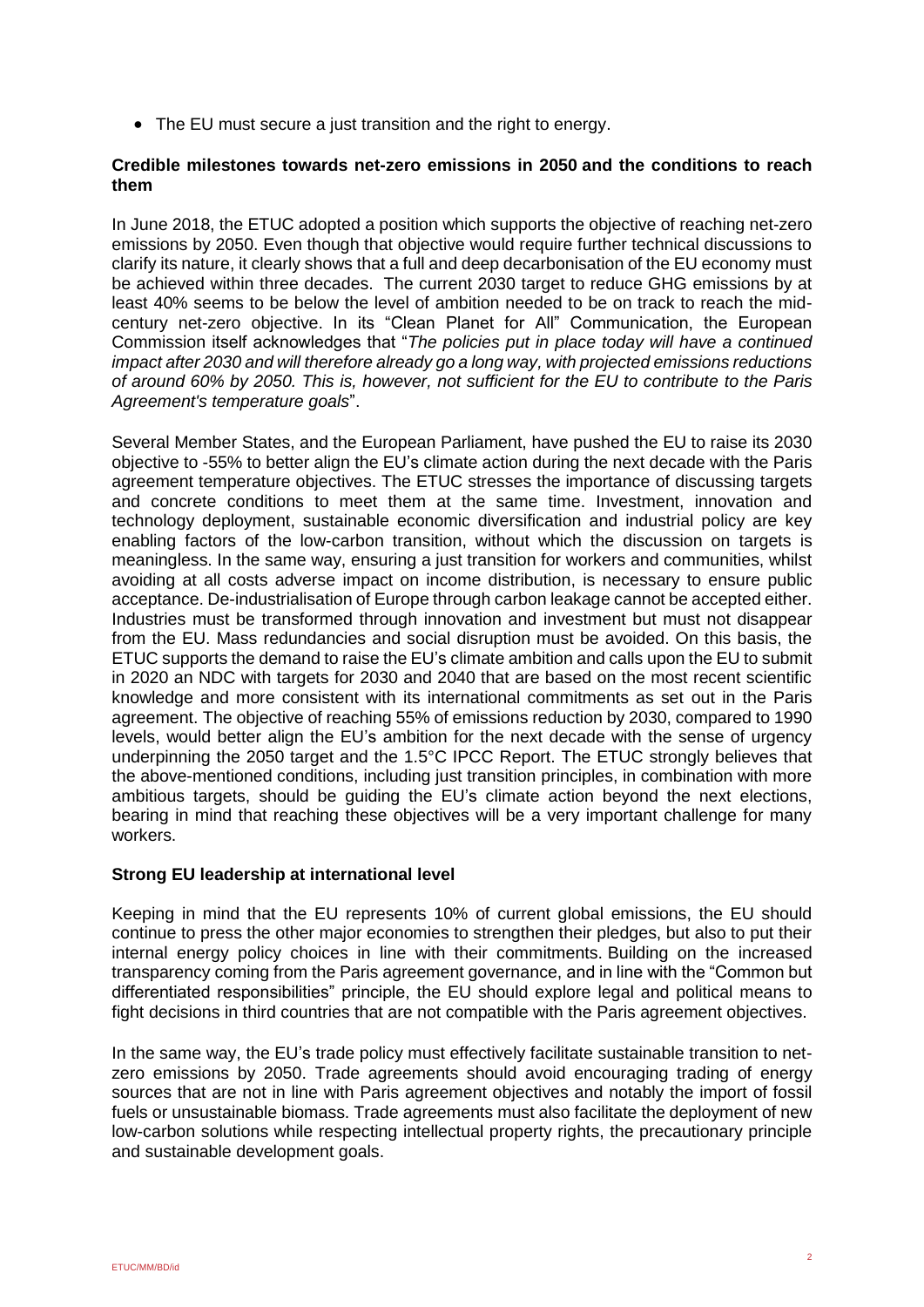Fully decarbonising the EU economy will not be viable if other trade partners do not move at the same pace. Trade unions and the workers they represent will not accept the offshoring of manufacturing activities as a means to decarbonise the economy. Substituting domestic manufactured goods with imported ones from economies where carbon pricing is weak or does not even exist would have major economic and social consequences and would generate dubious environmental benefits. Developing similar carbon-pricing schemes among trade partners must be a priority while implementing trade agreements, but until a uniform carbon pricing exists, trade partners should be allowed to use border adjustment mechanisms, based on the life cycle assessment of imported manufactured goods' carbon footprint, and respecting WTO rules.

A zero-emission objective requires also decarbonising international and domestic transport. Between 1990 and 2010, the volume of merchandise trade tripled. Statistics also show a perfect correlation between trade of merchandise and international transport. In other words, more international trade means more international transport and we know that aviation and shipping are major CO2 emitters. A recent report of the OECD shows that freight-related international transport is responsible for 7 % of global CO2 emissions and that those emissions are expected to nearly quadruple by 2050. Such a rise would of course dramatically undermine the climate goals. Therefore, to be compatible with the Paris Agreement goals, trade requires a low-carbon international transport system. The existing initiatives at the international level seem to be much too weak to reach that objective in the time constraints we have to deal with. The ETUC expects the EU to strengthen its action in the EU and in multilateral fora such as ICAO and IMO to decarbonise the international transport system.

The EU must build its global leadership on the fulfilment of its commitments in terms of emissions and carbon footprint reduction as well as provision of financial and technological support to climate action in developing countries. This must go hand in hand with sustainable development policy, based on solidarity and collaboration, notably with African countries, to build global economic and social justice and therefore to combat the predicted pressure for increased migration due to climate change.

#### **Low-carbon technologies, forestry and agriculture**

Reaching net-zero emissions by 2050 will require the quick implementation of a wide portfolio of solutions. The decrease of fossil fuels and the shift to renewable energy and energy savings should be the main drivers of the transition towards a low-carbon economy. However, the use of carbon dioxide removal technologies (CDR) which remove CO2 from the atmosphere or from industrial processes to store it permanently, seems unavoidable in emissions pathways consistent with the 1.5°C trajectory. The spectrum of activities covered is wide: sustainable forestry, soil management, carbon capture and storage and use (CCUS), or even geoengineering.

The ETUC does not oppose the use of certain CDR solutions, but at a last resort to complement what renewable energy and energy efficiency can achieve. The CDR solutions deployed must provide certainty regarding the CO2 storage, respect the precautionary principle, and be strictly in line with the highest health, safety and environment standards as well as with the UN SDGs. From that perspective, the ETUC strongly opposes any kind of geo-engineering. CDR have also to be selected in full transparency with democratic participation of affected communities and in full respect of EU and international law and notably the Aarhus Convention. CDR can by no means be used as a lure to postpone the transformative actions that are needed to move to a low-carbon economy.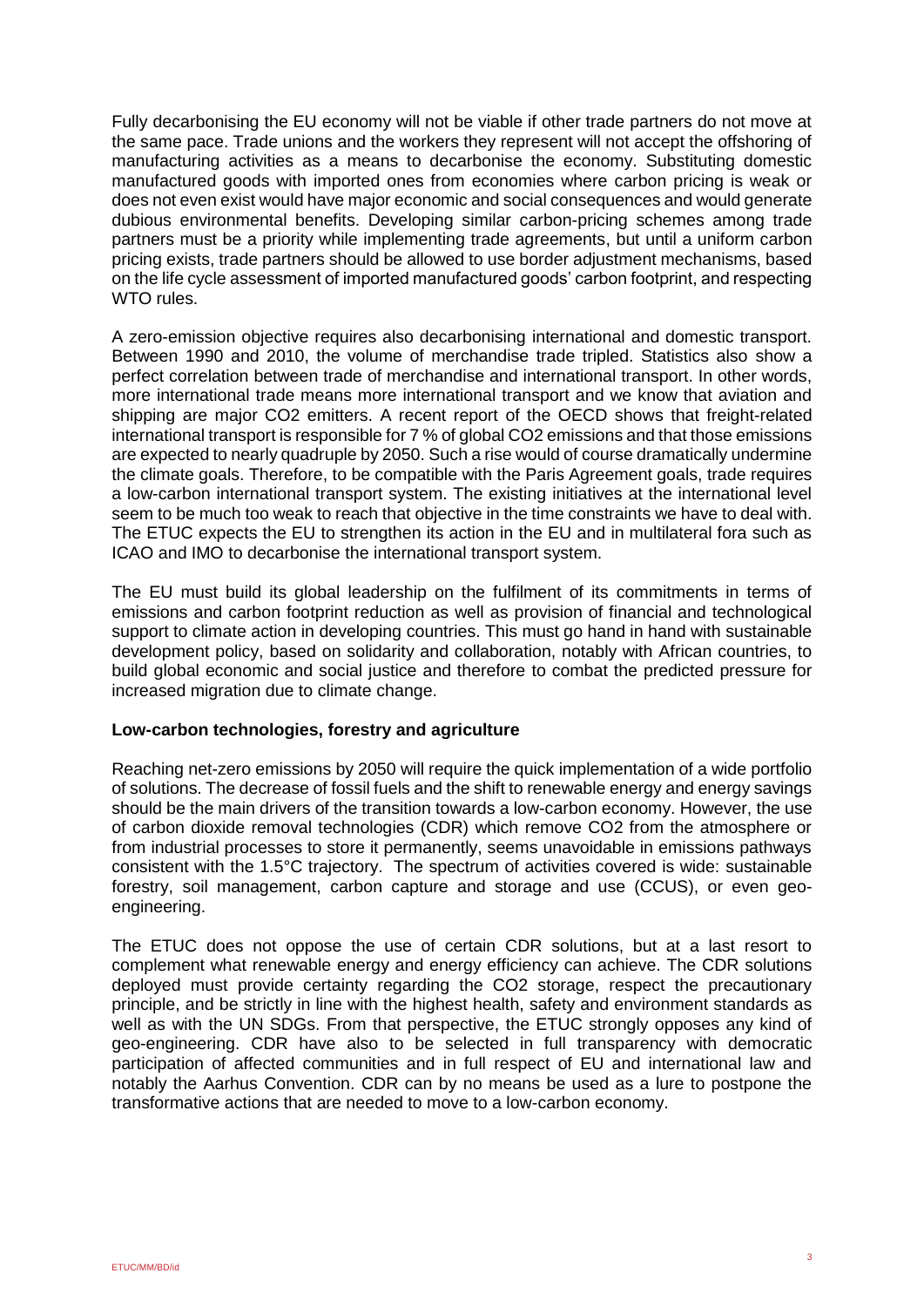Sustainable forestry must be the top priority in terms of removing CO2 from the atmosphere. The EU should set an ambitious objective to restore its forests by 2050 and stop policies that are drivers of deforestation. Forestry policy must fully respect the UN SDGs, in particular 1, 8, 12, 15. The promotion of biomass and biofuels can by no means be done at the expense of people's rights or contribute to exacerbate inequalities. The EU CAP must fully take into account the Paris agreement objectives as well as the UN SDGs. EU policies must also promote a forest policy taking into account the social and economic importance of the wood industry, while moving to a circular economy based on the "cascading principle" where biomass is first used in products that create the most economic value over multiple lifetimes. Energy recovery through burning should be the last option, after all higher value options have been exhausted.

As far as low-carbon industrial breakthrough technologies are concerned, the ETUC takes note of the importance that recent international reports (IEA, IPCC) ascribe to these technologies to achieve a deep-decarbonisation despite their low technology readiness level. The ETUC notes with concern the EU's tardiness in deploying those breakthrough technologies that are crucial to decarbonise energy-intensive sectors and invites the European Commission to better support low-carbon industrial innovation. The ETUC expects the next European Commission to launch a major initiative to drive energy-intensive industries towards net-zero emissions by 2050 that would cover all challenges they have to cope with, inter alia: innovation and technology shift, circular economy, alternative business models, re-skilling of the workforce, energy and raw material affordability and security of supply, competitiveness, and investment. The regional dimension of industrial policy should be taken into account and the EU should encourage regions to better integrate the Paris Agreement objectives within their industrial policy.

## **A finance pact to boost climate action**

Even though mitigation cost is much below the cost of inaction, many recent publications have stressed the important investment needs that the EU shift to net-zero emissions would require. In the "*Clean Planet for all*" communication, the European Commission stated that "*2.8% of GDP (or around € 520-575 billion annually) should be invested in order to achieve a net-zero greenhouse gas economy. This means considerable additional investments compared to the baseline, in the range of € 175 to 290 billion a year"*. According to the European Court of Auditors, "*In order to reach the EU's 2030 climate and energy targets […] about 1 115 billion euro of investments will be needed annually over the 2020-2030 period: mostly in transport and in the residential and services sector*" 1 . These amounts will not be reached with a business as usual approach and the ETUC calls upon the European Council to propose a climate finance pact to massively mobilise public investments towards the fight against climate change.

Investment needs should not be used as a pretext to go further in liberalising and merchandising public services. On the contrary, public services and public finance should be the cornerstone of the financing strategy. As a result, the ETUC believes that fair and effective taxation should be the core of the climate finance pact. Tax fraud and tax avoidance have dramatically deprived public authorities of financial resources that would have allowed larger room for manoeuvre for deficit spending on public investment, notably in infrastructure. For instance, a report commissioned by the European Parliament concluded that corporate tax avoidance costs between  $\epsilon$ 50 billion and  $\epsilon$ 70 billion a year – and could even be as high as €160-190 billion<sup>2</sup>. Moreover, these practices, and austerity policies, have too often shifted the tax burden on the households' shoulders, especially the middle-class income earners, hindering their capacity to pay for low-carbon equipment.

-

*<sup>1</sup> http://publications.europa.eu/webpub/eca/lr-energy-and-climate/en/#chapter4*

*<sup>2</sup> [http://www.europarl.europa.eu/RegData/etudes/STUD/2015/558773/EPRS\\_STU%282015%29558773\\_EN.pdf](http://www.europarl.europa.eu/RegData/etudes/STUD/2015/558773/EPRS_STU%282015%29558773_EN.pdf)*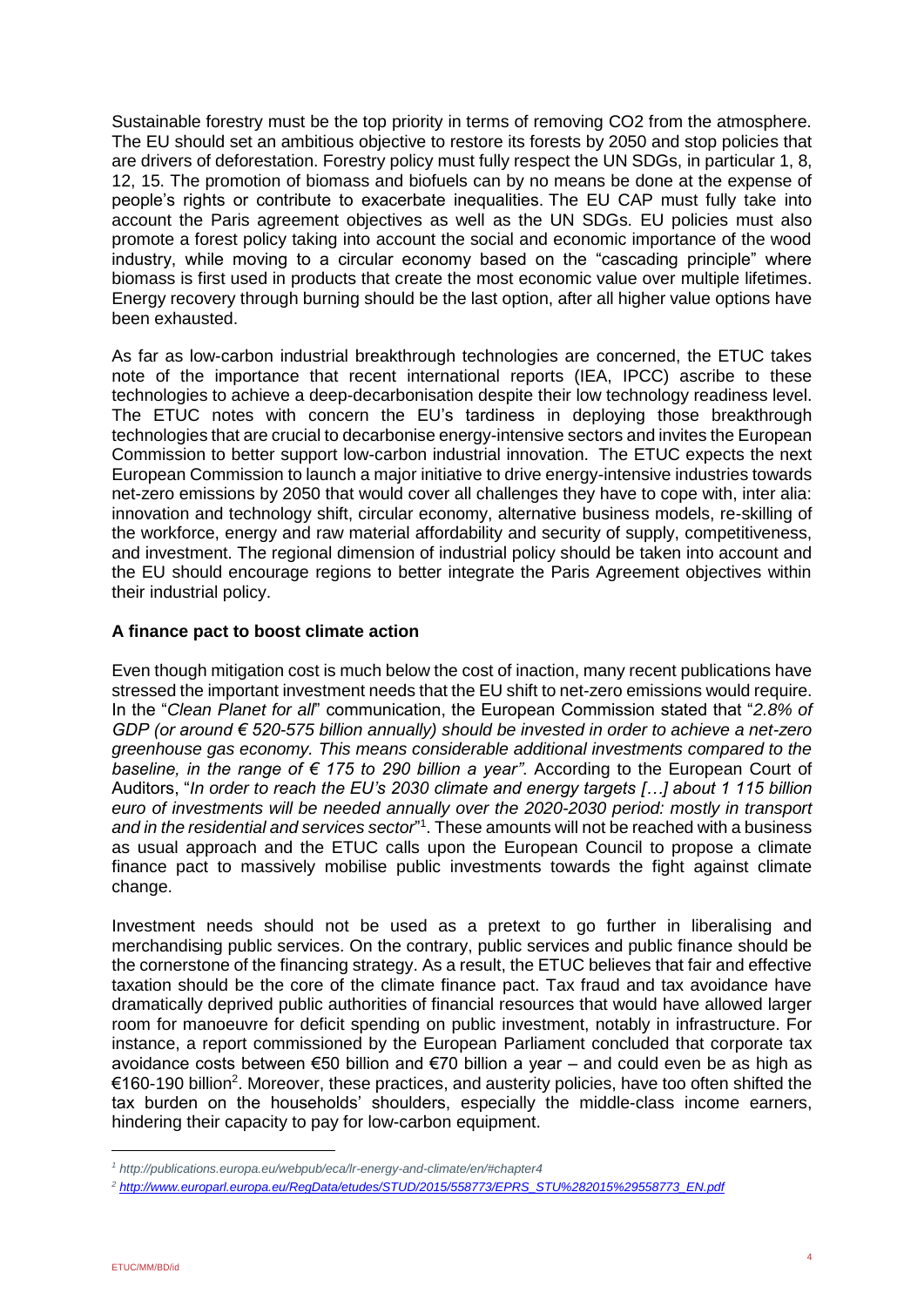The phasing out of environmentally harmful subsidies, as well as ETS auctioning revenues, should also contribute to mobilise additional financial resources for public authorities. Green public procurement also has a role to play in the deployment of sustainable products and services.

European financial institutions should actively contribute to this pact. The European Investment Bank should continue efforts to support the transition to a low carbon economy and must immediately stop granting loans to projects that are not in line with the Paris agreement objectives and with the UN SDGs.

The European Central Bank (ECB) also has a role to play. The Central Bank's primary mandate is monetary stability and not climate change. But it becomes obvious that climate change consequences (e.g. intense and frequent extreme weather events, migration flows, drop in agriculture) will heavily impact economic activities and prices. Moreover, the EU treaty ascribes to the ECB the objective of supporting the EU's political objectives, and the protection of the environment, including the fight against climate change, belongs to these fundamental aims. What can the ECB concretely do? The ECB can issue an advance or precautionary statement that it will partially support the EIB's green bonds programme by means of standard central bank refinancing or secondary market operations. This should allow a large plan for ecological transition. Secondly, the ECB, in coordination with other Central Banks within the Basel Committee, could implement regulation which would impose a type of surcharge on lending leading to negative environmental externalities. This could include introducing quantitative ceilings on credit to polluting activities or to perform ex ante climate-related impact assessments. These measures should by no means be a hurdle to investment in the sustainable transformation of existing industries. Thirdly, the ECB could also catalyse lowcarbon investment through the implementation of "low-carbon credit allocation": the adoption of climate-targeted refinancing lines to which the banks could refinance themselves at a cheaper rate, thereby providing an incentive for banks to lend more to the low-carbon sector by rewarding them with higher marginal profits. Finally, a green quantitative easing programme (QE) should use eligibility criteria reflecting the UN SDGs. Moreover, the ECB must orient its public bond purchases towards the EIB or similar entities such as development banks which could finance low-carbon economic projects including infrastructure investments.

As already stated in its detailed Position on the topic, the ETUC is in favour of an EU budget fully in line with the Paris agreement objectives, where 30% of the resources would be dedicated to climate action<sup>3</sup>.

Finally, a climate finance pact would be insufficient if it is not backed by a switch of priorities of the Eurozone and the EU macro-economic policy making. The sustainable transformation of the EU economy to a net-zero emission zone should at least be on an equal footing with fiscal consolidation and financial stability.

## **Just transition and right to energy as key enabling elements of climate action**

Just transition and decent work are now recognised as guiding principles of climate action. The Paris agreement, the Solidarity and Just Transition Silesia Declaration, and the ILO guidelines have well anchored these principles at the core of the international climate regime. It is now time to act.

-

*<sup>3</sup> <https://www.etuc.org/en/document/etuc-position-european-commission-proposal-eu-budget-2021-2027>*